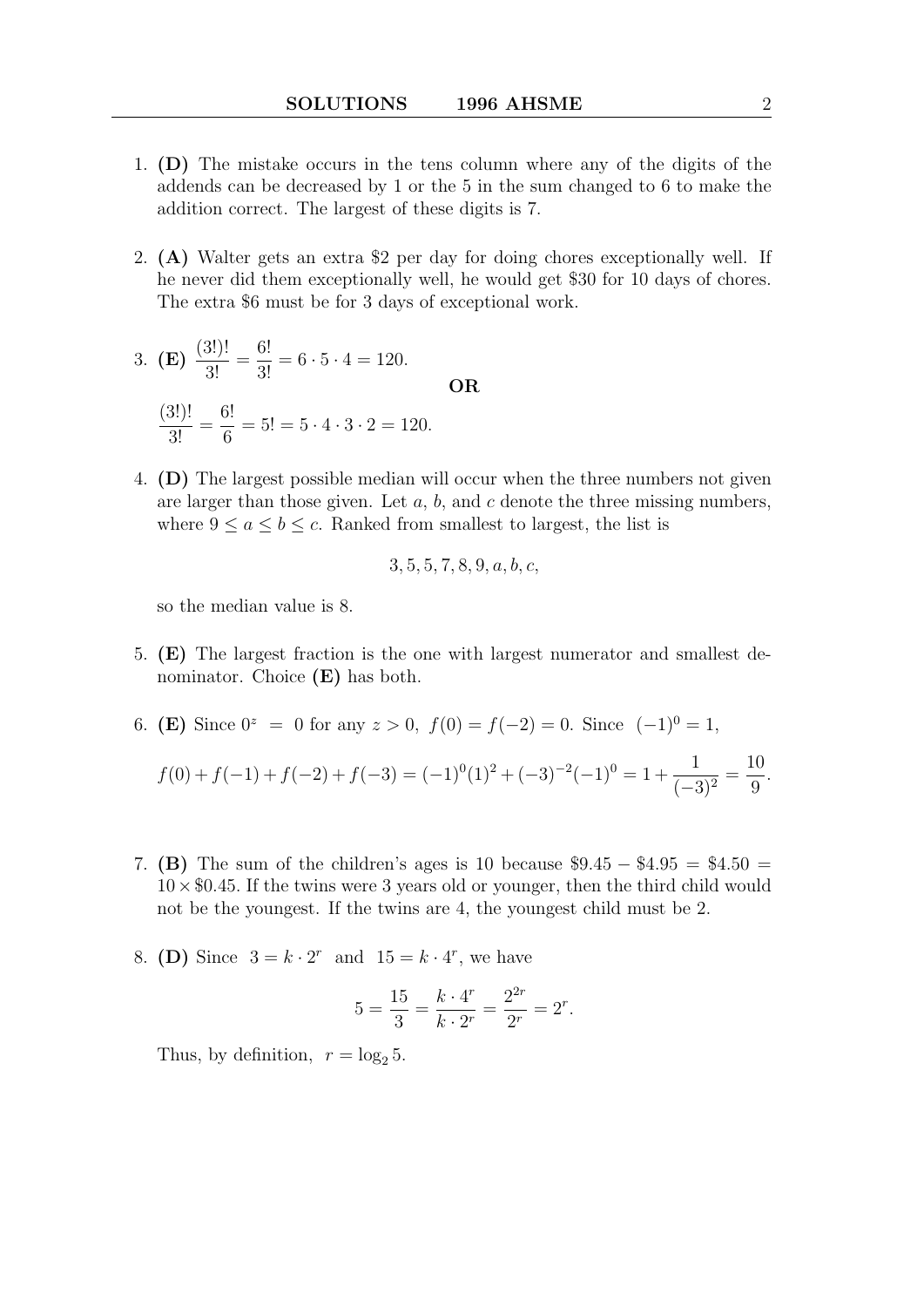- 9. (B) Since line segment  $AD$  is perpendicular to the plane of  $PAB$ , angle  $PAD$  is a right angle. In right triangle PAD,  $PA = 3$  and  $AD = AB = 5$ . By the Pythagorean Theorem,  $PD = \sqrt{3^2 + 5^2} = \sqrt{34}$ . The fact that  $PB = 4$  was not needed.
- .  $\overbrace{\phantom{...}}$ . ........................................................................................ .  $\frac{1}{\sqrt{2}}$ ........ ........ .<br>.. .  $\overline{\phantom{a}}$ . ........................................................................................................................... . •  $\sqrt{A}$  $\cancel{B}$ •  $\tilde{D}$  $P_{\bullet} \rightarrow C$ 3 5
- 10. (D) There are 12 edges, 12 face diagonals, and 4 space diagonals for a total of  $12 + 12 + 4 = 28$ .

# OR

Each pair of vertices of the cube determines a line segment. There are  $\binom{8}{2}$ 2  $) =$  $\frac{8!}{(8-2)!2!} = \frac{8\cdot 7}{2} = 28$  such pairs.

11. (D) The endpoints of each of these line segments are at (D) The endpoints of each of these line segments are at distance  $\sqrt{2^2 + 1^2} = \sqrt{5}$  from the center of the circle. The region is therefore an annulus with inner radius 2 and outer region is therefore an annulus with linear radius  $\chi$  a<br>radius  $\sqrt{5}$ . The area covered is  $\pi(\sqrt{5})^2 - \pi(2)^2 = \pi$ .



Note. The area of the annular region covered by the segments of length 2 does not depend on the radius of the circle.

12. (B) Since k is odd,  $f(k) = k + 3$ . Since  $k + 3$  is even,

$$
f(f(k)) = f(k+3) = (k+3)/2.
$$

If  $(k+3)/2$  is odd, then

$$
27 = f(f(f(k))) = f((k+3)/2) = (k+3)/2 + 3,
$$

which implies that  $k = 45$ . This is not possible because  $f(f(f(45)))$  =  $f(f(48)) = f(24) = 12$ . Hence  $(k+3)/2$  must be even, and

$$
27 = f(f(f(k))) = f((k+3)/2) = (k+3)/4,
$$

which implies that  $k = 105$ . Checking, we find that

$$
f(f(f(105))) = f(f(108)) = f(54) = 27.
$$

Hence the sum of the digits of k is  $1 + 0 + 5 = 6$ .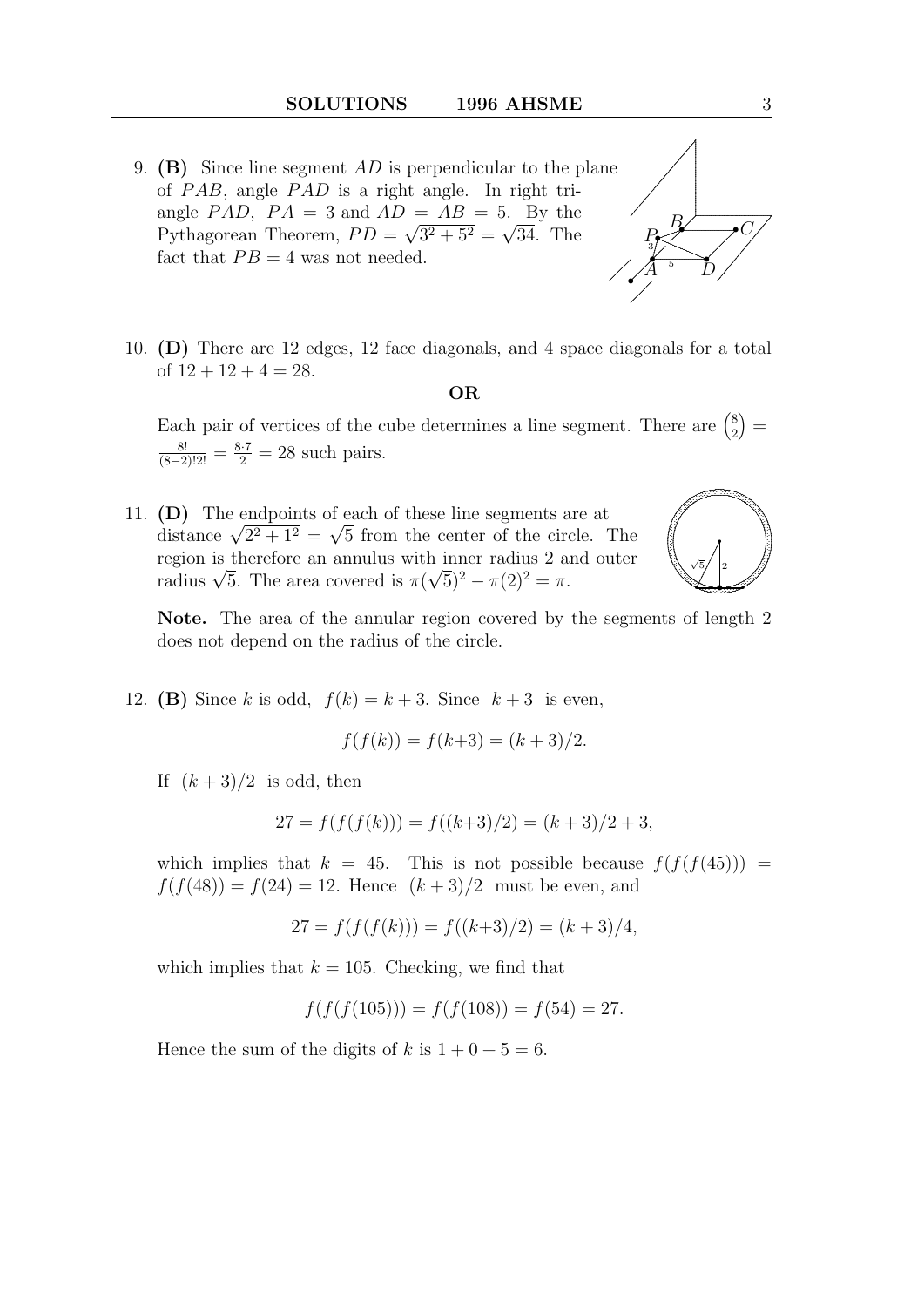- 13. (D) Let x be the number of meters that Moonbeam runs to overtake Sunny, and let r and mr be the rates of Sunny and Moonbeam, respectively. Because Sunny runs  $x - h$  meters in the same time that Moonbeam runs x meters, it follows that  $\frac{x-h}{x}$ r =  $\boldsymbol{x}$ mr . Solving for  $x$ , we get  $x =$ hm  $m-1$ .
- 14. (C) Since  $E(100) = E(00)$ , the result is the same as  $E(00) + E(01) + E(02) +$  $E(03) + \cdots + E(99)$ , which is the same as

$$
E(00010203\ldots 99).
$$

There are 200 digits, and each digit occurs 20 times, so the sum of the even digits is  $20(0 + 2 + 4 + 6 + 8) = 20(20) = 400$ .

15. (B) Let the base of the rectangle be b and the height a. Triangle A has an altitude of length  $b/2$  to a base of length  $a/n$ , and triangle B has an altitude of length  $a/2$  to a base of length  $b/m$ . Thus the required ratio of areas is . ... .. .....................................................  $\overline{\phantom{0}}$  $\diagup\diagdown$ ...... ........ ............................................... ... b





16. (D) There are 15 ways in which the third outcome is the sum of the first two outcomes.

(1,1,2) (2,1,3) (3, 1, 4) (4, 1, 5) (5, 1, 6) (1,2,3) (2,2,4) (3,2,5) (4,2,6) (1, 3, 4) (2,3,5) (3, 3, 6) (1, 4, 5) (2,4,6) (1, 5, 6)

Since the three tosses are independent, all of the 15 possible outcomes are equally likely. At least one "2" appears in exactly eight of these outcomes, so the required probability is 8/15.

17. (E) In the 30°-60°-90° triangle *CEB*,  $BC = 6\sqrt{3}$ . Therefore,  $FD = AD -$ (**E**) In the 30°-60°-90° triangle C*EB*, *BC* = 6 $\sqrt{3}$ . Therefore, *FD* = *AD* – *AF* = 6 $\sqrt{3}$  – 2. In the 30°-60°-90° triangle *CFD*, *CD* = *FD* $\sqrt{3}$  = 18 – 2 $\sqrt{3}$ . The area of rectangle ABCD is

$$
(BC)(CD) = (6\sqrt{3})(18 - 2\sqrt{3}) = 108\sqrt{3} - 36 \approx 151.
$$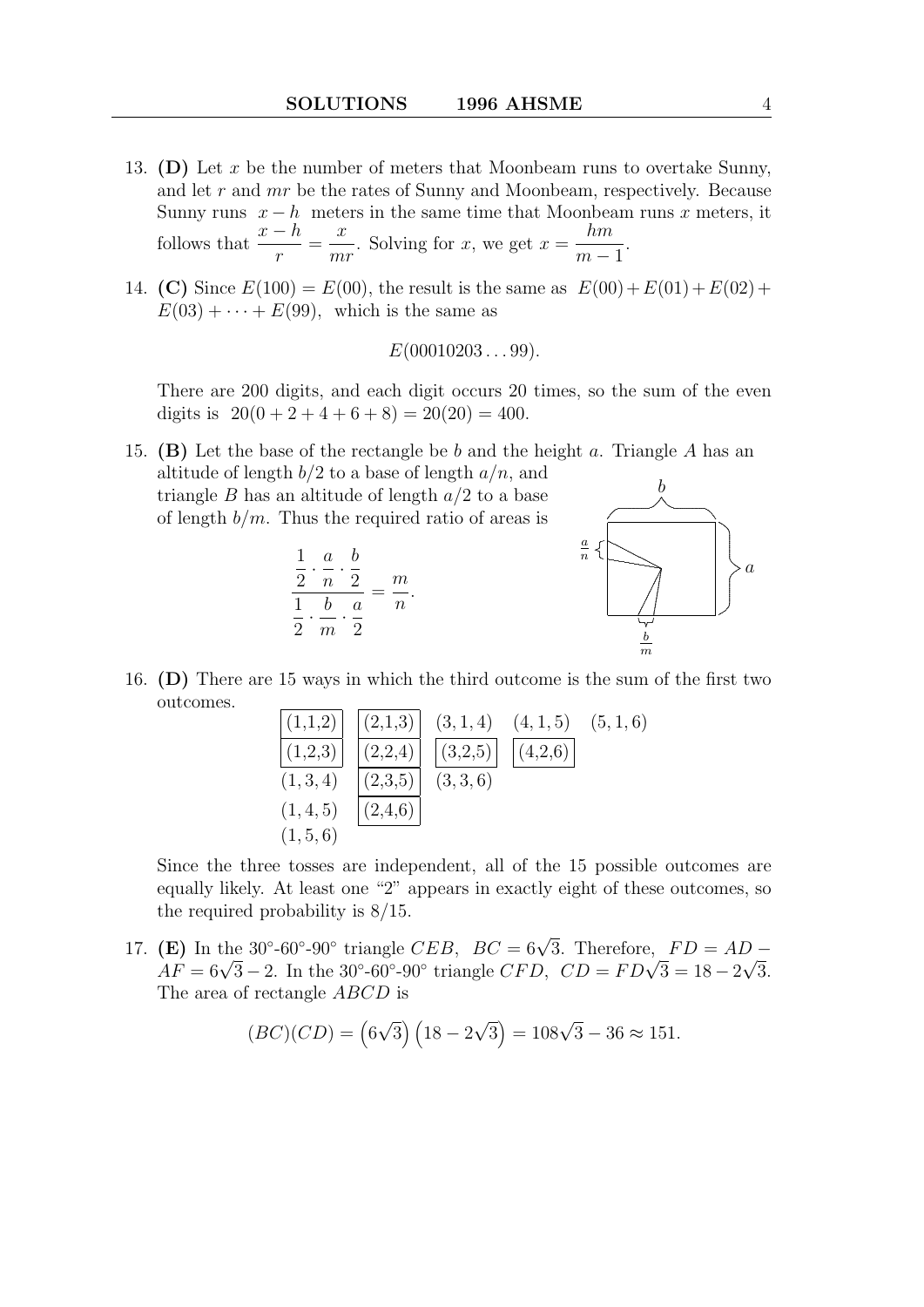18. (D) Let  $D$  and  $F$  denote the centers of the circles. Let  $C$  and  $B$  be the points where the x-axis and y-axis intersect the tangent line, respectively. Let  $E$  and G denote the points of tangency as shown. We know that  $AD = DE = 2$ ,  $DF = 3$ , and  $FG = 1$ . Let  $FC = u$  and  $AB = y$ . Triangles *FGC* and *DEC* are

$$
\frac{u}{1} = \frac{u+3}{2},
$$

similar, so

which yields  $u = 3$ . Hence,  $GC =$ √ 8. Also, triangles  $BAC$  and  $FGC$  are similar, which yields

$$
\frac{y}{1} = \frac{BA}{FG} = \frac{AC}{GC} = \frac{8}{\sqrt{8}} = \sqrt{8} = 2\sqrt{2}.
$$



19. (D) Let R and S be the vertices of the smaller hexagon adjacent to vertex  $E$ of the larger hexagon, and let  $O$  be the center of the hexagons. Then, since  $\angle ROS = 60^\circ$ , quadrilateral *ORES* encloses 1/6 of the area of *ABCDEF*,  $\triangle ORS$  encloses 1/6 of the area of the smaller hexagon, and  $\triangle ORS$  is equilateral. Let T be the center of  $\triangle ORS$ . Then triangles TOR, TRS, and TSO are

congruent isosceles triangles with largest angle 120<sup>°</sup>. Triangle *ERS* is an isosceles triangle with largest angle 120◦ and a side in common with  $\triangle TRS$ , so *ORES* is partitioned into four congruent triangles, exactly three of which form  $\triangle ORS$ . Since the ratio of the area enclosed by the small regular hexagon to the area of ABCDEF is the same as the ratio of the area enclosed by  $\triangle ORS$ to the area enclosed by ORES, the ratio is 3/4.



#### OR

Let M and N denote the midpoints of  $\overline{AB}$  and Let *M* and *N* denote the midpoints of *AB* and<br> $\overline{AF}$ , respectively. Then  $MN = AM\sqrt{3}$  since  $\triangle AMO$  is a 30°-60°-90° triangle and  $MN = MO$ . It follows that the hexagons are similar, with similarity ratio  $\frac{1}{2}\sqrt{3}$ . Thus the desired quotient is  $\left(\frac{1}{2}\right)$  $\frac{1}{2}\sqrt{3})^2 = \frac{3}{4}$  $\frac{3}{4}$ .

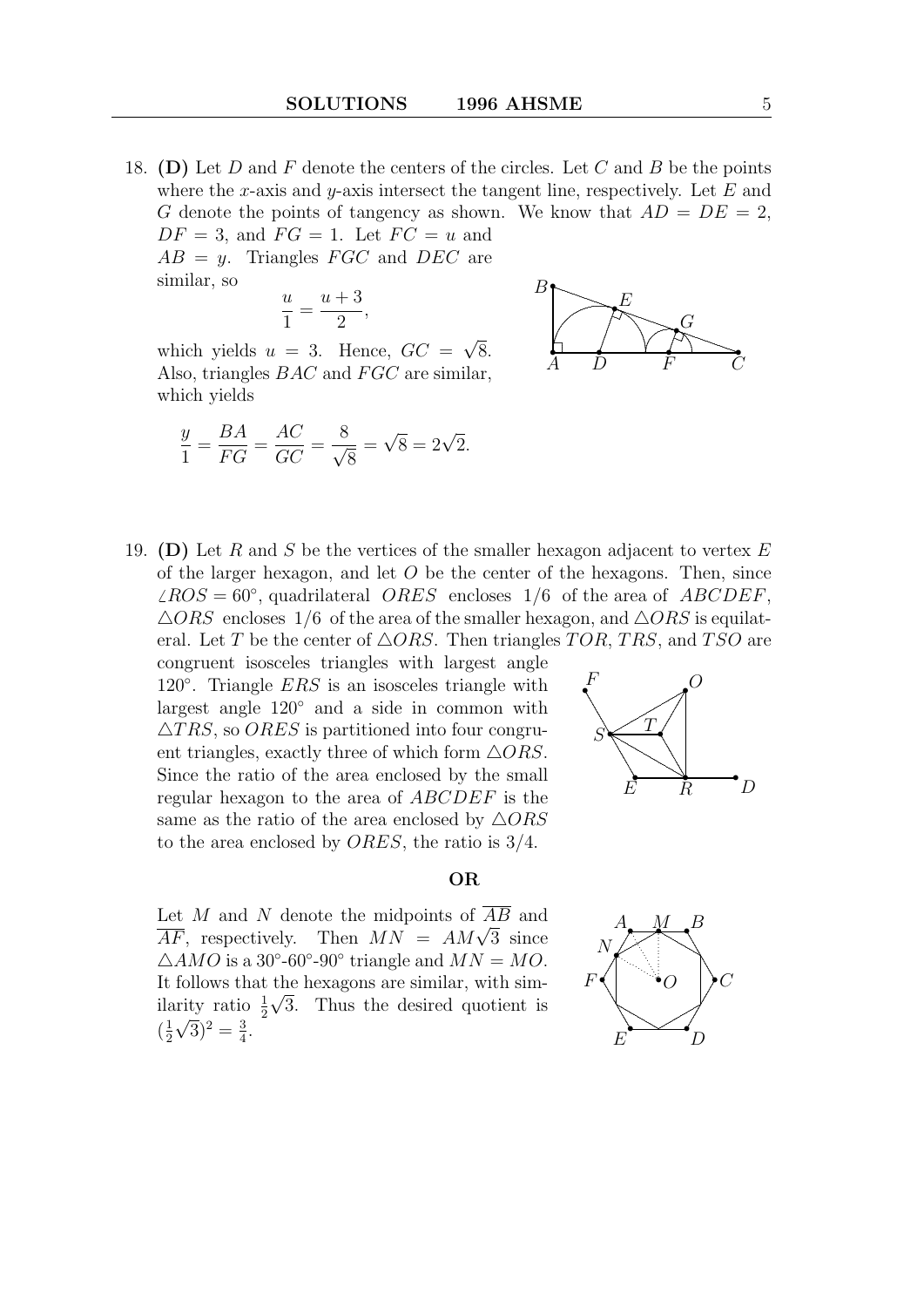- 20. (C) Let  $O = (0, 0), P = (6, 8),$  and  $Q = (12, 16)$ . As shown in the figure, the shortest route consists of tangent  $\overline{OT}$ , minor arc TR, and tangent  $\overline{RQ}$ . Since  $OP = 10$ ,  $PT = 5$ , and  $\angle OTP$ is a right angle, it follows that  $\angle OPT = 60^\circ$  and  $OT = \sqrt{5}$ is a right angle, it follows that  $\angle OPT = 60^{\circ}$  and  $OI = 5\sqrt{3}$ . By similar reasoning,  $\angle QPR = 60^{\circ}$  and  $QR = 5\sqrt{3}$ . Because O, P, and Q are collinear (why?),  $\angle RPT = 60^{\circ}$ , so arc TR is of length  $5\pi/3$ . Hence the length of the shortest route is  $2(5)$ √  $\overline{3}) +$  $5\pi$ 3 . . ....... ..... ... ... O
- 21. (D) Let  $\angle ABD = x$  and  $\angle BAC = y$ . Since the triangles ABC and ABD are isosceles,  $\angle C = (180° - y)/2$  and  $\angle D = (180^\circ - x)/2$ . Then, noting that  $x + y = 90^\circ$ , we have

$$
\angle C + \angle D = (360^{\circ} - (x + y))/2 = 135^{\circ}.
$$

### OR

Consider the interior angles of pentagon ADECB. Since triangles ABC and ABD are isosceles,  $\angle C = \angle B$  and  $\angle D = \angle A$ . Since  $\overline{BD} \perp \overline{AC}$ , the interior angle at  $E$  measures 270 $^{\circ}$ . Since 540 $^{\circ}$  is the sum of the interior angles of any pentagon,

$$
\angle A + \angle B + \angle C + \angle D + \angle E
$$
  
= 2\angle C + 2\angle D + 270^\circ = 540^\circ,

from which it follows that  $\angle C + \angle D = 135^\circ$ .



22. (B) Because all quadruples are equally likely, we need only examine the six clockwise orderings of the points: ACBD, ADBC, ABCD, ADCB, ABDC, and ACDB. Only the first two of these equally likely orderings satisfy the intersection condition, so the probability is  $2/6 = 1/3$ .



• A

.

y

•  $\mathcal{C}$ 

.  $\lambda$ 

 $\overleftrightarrow{E}^D$ 

....... ....... ....... ....... ....... ....... ....... .. ....... ....... ....... ....... ....... ....... ....... ....... ....... ....... ....... ....... ....... ....... .

• B

.

 $\frac{1}{2}$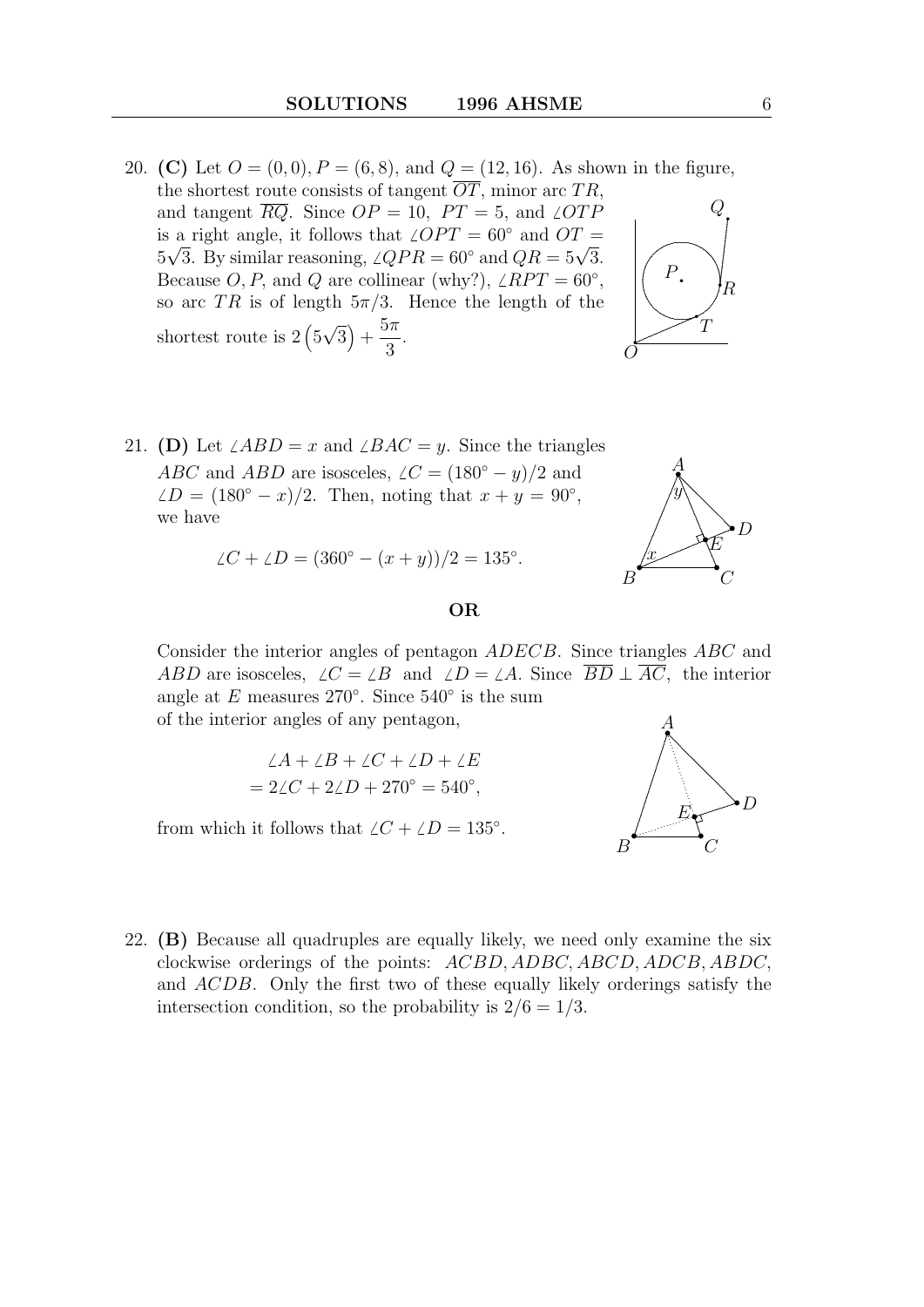23. (B) Let  $a, b$ , and  $c$  be the dimensions of the box. It is given that

$$
140 = 4a + 4b + 4c
$$
 and  $21 = \sqrt{a^2 + b^2 + c^2}$ ,

hence

$$
35 = a + b + c \qquad (1) \qquad \text{and} \qquad 441 = a^2 + b^2 + c^2 \qquad (2).
$$

Square both sides of (1) and combine with (2) to obtain

$$
1225 = (a+b+c)^2
$$
  
=  $a^2 + b^2 + c^2 + 2ab + 2bc + 2ca$   
= 441 + 2ab + 2bc + 2ca.

Thus the surface area of the box is  $2ab + 2bc + 2ca = 1225 - 441 = 784$ . 24. (B) The  $k^{\text{th}}$  1 is at position

$$
1 + 2 + 3 + \dots + k = \frac{k(k+1)}{2}
$$

and  $\frac{49(50)}{8}$ 2  $< 1234 <$ 50(51) 2 , so there are 49 1's among the first 1234 terms. All the other terms are 2's, so the sum is  $1234(2) - 49 = 2419$ .

# OR

The sum of all the terms through the occurrence of the  $k^{\text{th}}$  1 is

$$
1 + (2 + 1) + (2 + 2 + 1) + \dots + \underbrace{(2 + 2 + \dots + 2}_{k-1} + 1)
$$
\n
$$
= 1 + 3 + 5 + \dots + (2k - 1)
$$
\n
$$
= k2.
$$

The  $k^{\text{th}}$  1 is at position

$$
1 + 2 + 3 + \dots + k = \frac{k(k+1)}{2}.
$$

It follows that the last 1 among the first 1234 terms of the sequence occurs at position 1225 for  $k = 49$ . Thus, the sum of the first 1225 terms is  $49^2 = 2401$ , and the sum of the next nine terms, all of which are 2's, is 18, for a total of  $2401 + 18 = 2419.$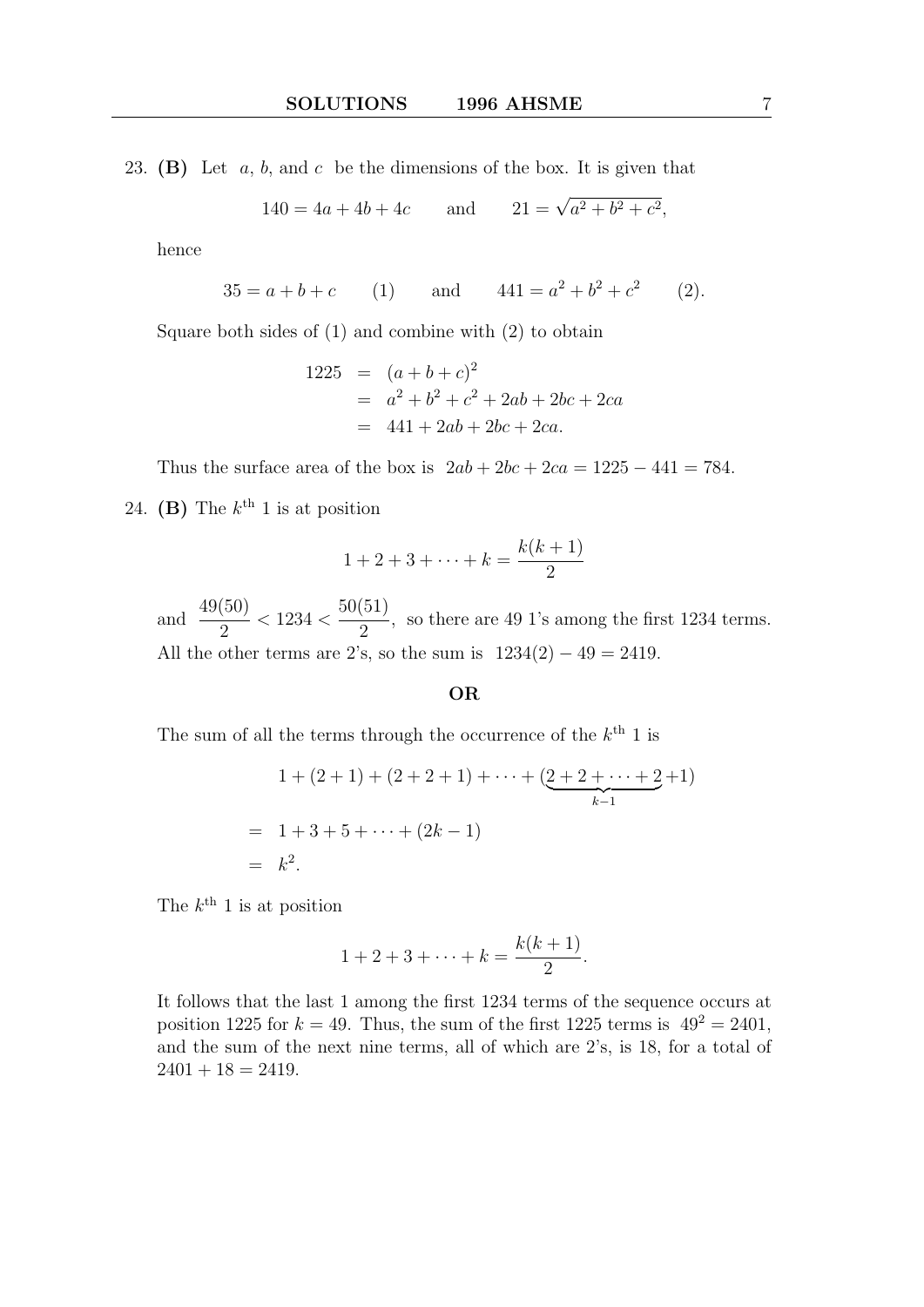25. (B) The equation  $x^2 + y^2 = 14x + 6y + 6$  can be written

$$
(x-7)2 + (y-3)2 = 82,
$$

which defines a circle of radius 8 centered at  $(7, 3)$ . If k is a possible value of  $3x + 4y$  for  $(x, y)$  on the circle, then the line  $3x + 4y = k$  must intersect the

circle in at least one point. The largest value of  $k$  occurs when the line is tangent to the circle, and is therefore perpendicular to the radius at the point of tangency. Because the slope of the tangent line is  $-3/4$ , the slope of the radius is  $4/3$ . It follows that the point on the circle that yields the maximum value of  $3x + 4y$  is one of the two points of tangency,

$$
x = 7 + \frac{3 \cdot 8}{5} = \frac{59}{5}
$$
,  $y = 3 + \frac{4 \cdot 8}{5} = \frac{47}{5}$ ,

or

$$
x = 7 - \frac{3 \cdot 8}{5} = \frac{11}{5}
$$
,  $y = 3 - \frac{4 \cdot 8}{5} = -\frac{17}{5}$ .

The first point of tangency gives

$$
3x + 4y = 3 \cdot \frac{59}{5} + 4 \cdot \frac{47}{5} = \frac{177}{5} + \frac{188}{5} = 73,
$$

and the second one gives  $3x + 4y = \frac{33}{5} - \frac{68}{5} = -7$ . Thus 73 is the desired maximum, while  $-7$  is the minimum.

#### OR

Suppose that  $k = 3x + 4y$  is a possible value. Substituting  $y = (k - 3x)/4$ into  $x^2 + y^2 = 14x + 6y + 6$ , we get  $16x^2 + (k - 3x)^2 = 224x + 24(k - 3x) + 96$ , which simplifies to

$$
25x2 - 2(3k + 76)x + (k2 - 24k - 96) = 0.
$$
 (1)

If the line  $3x + 4y = k$  intersects the given circle, the discriminant of (1) must be nonnegative. Thus we get  $(3k + 76)^2 - 25(k^2 - 24k - 96) \ge 0$ , which simplifies to

$$
(k-73)(k+7) \le 0.
$$

Hence  $-7 \leq k \leq 73$ .

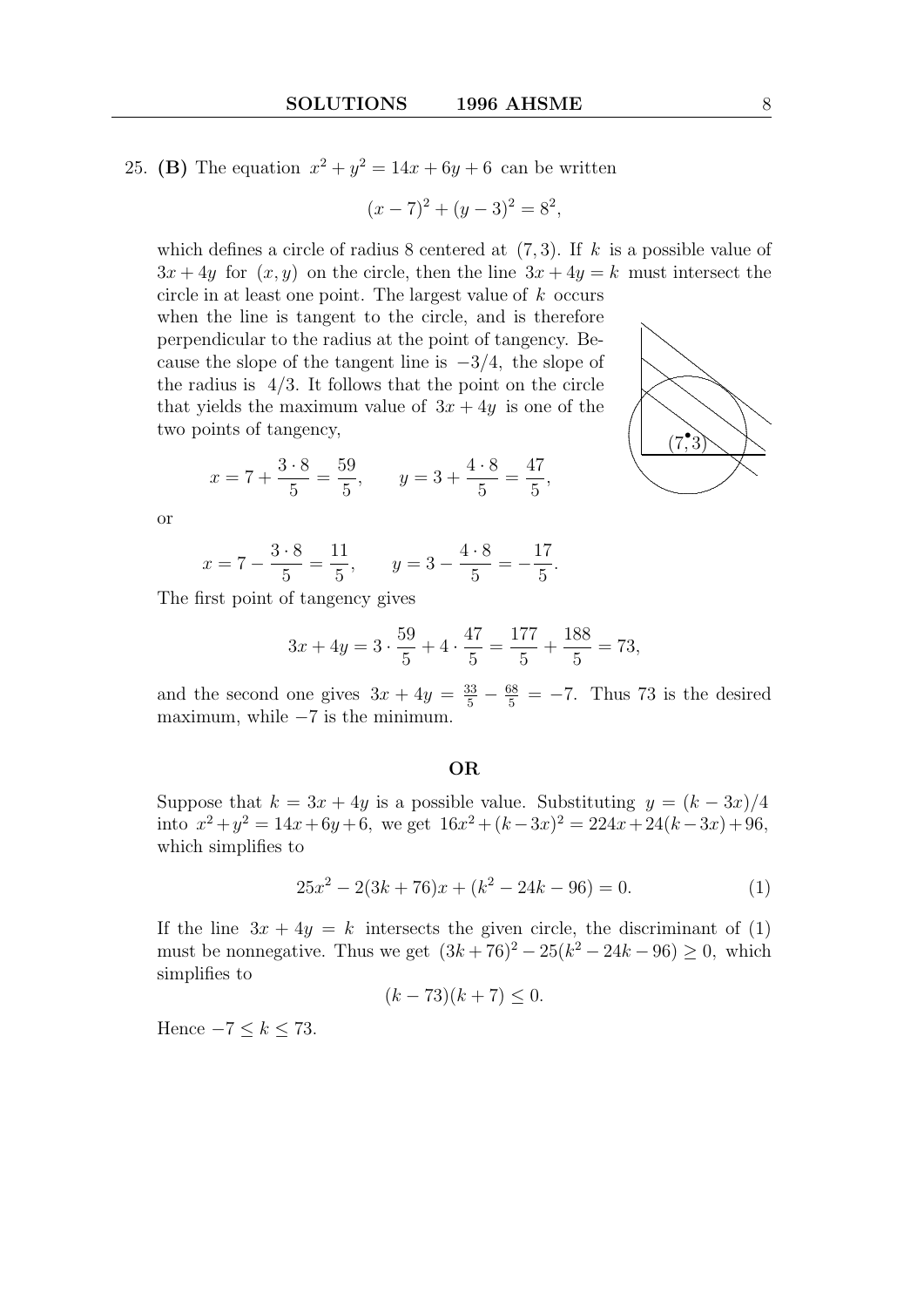26. (B) The hypothesis of equally likely events can be expressed as

$$
\frac{\binom{r}{4}}{\binom{n}{4}} = \frac{\binom{r}{3}\binom{w}{1}}{\binom{n}{4}} = \frac{\binom{r}{2}\binom{w}{1}\binom{b}{1}}{\binom{n}{4}} = \frac{\binom{r}{1}\binom{w}{1}\binom{b}{1}\binom{g}{1}}{\binom{n}{4}}
$$

where  $r, w, b$ , and  $g$  denote the number of red, white, blue, and green marbles, respectively, and  $n = r + w + b + g$ . Eliminating common terms and solving for r in terms of w, b, and q, we get

$$
r-3 = 4w
$$
,  $r-2 = 3b$ , and  $r-1 = 2g$ .

The smallest r for which w, b, and q are all positive integers is  $r = 11$ , with corresponding values  $w = 2$ ,  $b = 3$ , and  $g = 5$ . So the smallest total number of marbles is  $11 + 2 + 3 + 5 = 21$ .

27. (D) From the description of the first ball we find that  $z > 9/2$ , and from that of the second,  $z \leq 11/2$ . Because z must be an integer, the only possible lattice points in the intersection are of the form  $(x, y, 5)$ . Substitute  $z = 5$ into the inequalities defining the balls:

$$
x^{2} + y^{2} + \left(z - \frac{21}{2}\right)^{2} \le 6^{2}
$$
 and  $x^{2} + y^{2} + (z - 1)^{2} \le \left(\frac{9}{2}\right)^{2}$ .

These yield

$$
x^{2} + y^{2} + \left(-\frac{11}{2}\right)^{2} \le 6^{2}
$$
 and  $x^{2} + y^{2} + (4)^{2} \le \left(\frac{9}{2}\right)^{2}$ ,

which reduce to

$$
x^2 + y^2 \le \frac{23}{4}
$$
 and  $x^2 + y^2 \le \frac{17}{4}$ .

If  $(x, y, 5)$  satisfies the second inequality, then it must satisfy the first one. The only remaining task is to count the lattice points that satisfy the second inequality. There are 13:

$$
(-2, 0, 5)
$$
,  $(2, 0, 5)$ ,  $(0, -2, 5)$ ,  $(0, 2, 5)$ ,  $(-1, -1, 5)$ ,  $(1, -1, 5)$ ,  $(-1, 1, 5)$ ,  $(1, 1, 5)$ ,  $(-1, 0, 5)$ ,  $(1, 0, 5)$ ,  $(0, -1, 5)$ ,  $(0, 1, 5)$ , and  $(0, 0, 5)$ .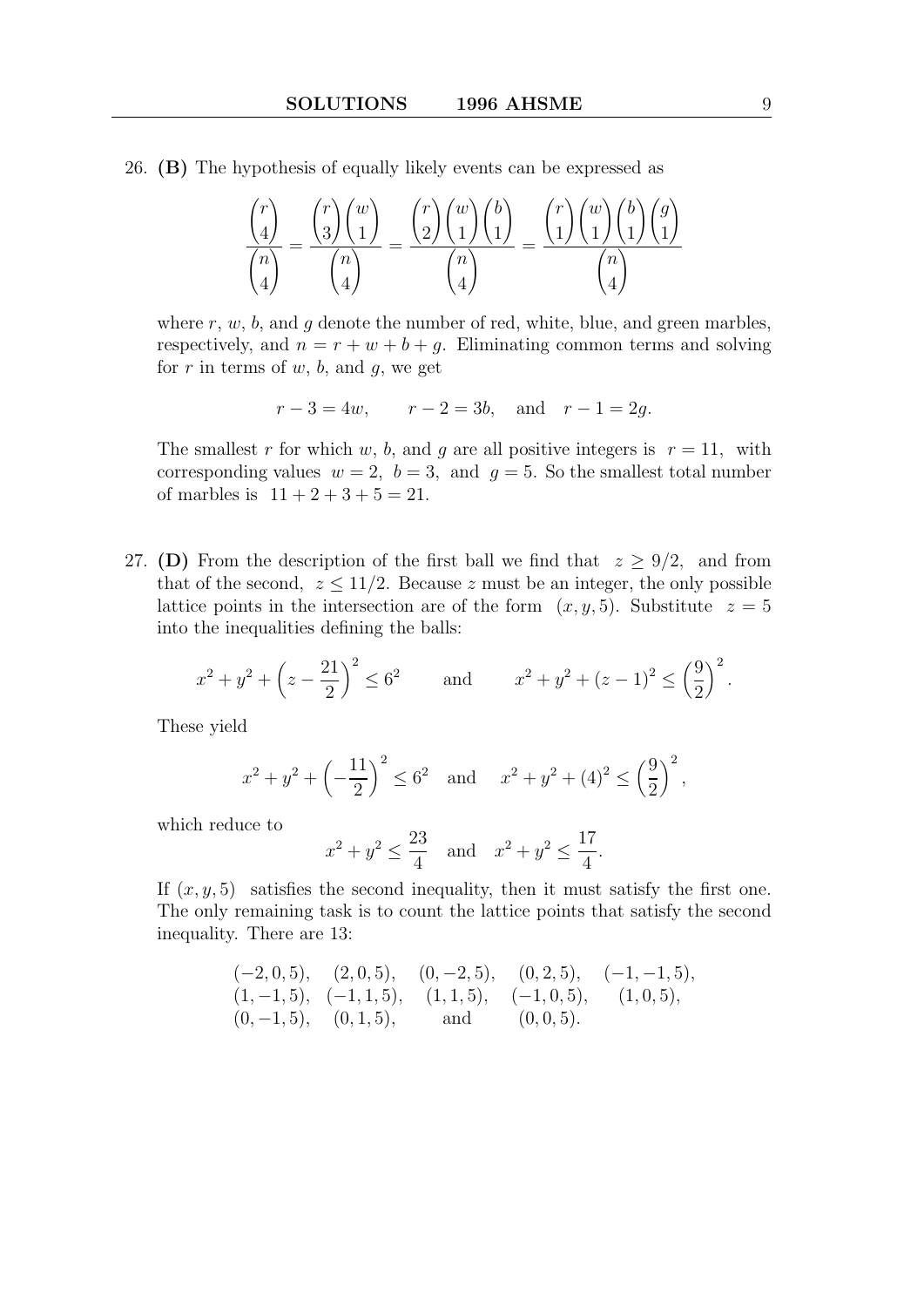28. (C) Let h be the required distance. Find the volume of pyramid  $ABCD$  as a third of the area of a triangular base times the altitude to that base in two different ways, and equate these volumes. Use the altitude  $\overline{AD}$  to  $\triangle BCD$  to

find that the volume is 8. Next, note that  $h$  is the length of the altitude of the pyramid from D to  $\triangle ABC$ . Since the sides of  $\triangle ABC$  are 5, 5, and  $4\sqrt{2}$ , by the Pythagorean Theorem the altitude to  $4\nabla z$ , by the Pythagorean 1 neorem the altitude to<br>the side of length  $4\sqrt{2}$  is  $a = \sqrt{17}$ . Thus, the area the side of length  $4\sqrt{2}$  is  $a = \sqrt{17}$ . Thus, the area of  $\triangle ABC$  is  $2\sqrt{34}$ , and the volume of the pyramid or  $\triangle ABC$  is  $2\sqrt{34}$ , and the volume of the is  $2\sqrt{34}h/3$ . Equating the volumes yields



. .

•

.. .. .. .. .. .. .. .. .. .. .. .. .. .. .. .. .. .. .. .. .. .. .. .. ..

•

 $A(0, 0, 3)$ 

 $D(0, 0, 0)$ 

 $\sum\nolimits_{C(0,4,0)}$ 

...... ...... ...... ...... ...............  $\!\!\mathscr{L}$  $\hat{y}$ 

•

.

•

.

............ .................................................................................  $x \stackrel{B(4,0,0)}{=}$ 

$$
2\sqrt{34}h/3 = 8
$$
, and thus  $h = 12/\sqrt{34} \approx 2.1$ .

## OR

Imagine the parallelepiped embedded in a coordinate system as shown in the diagram. The equation for the plane (in intercept form) is  $\frac{x}{4} + \frac{y}{4} + \frac{z}{3} = 1$ . Thus, it can be expressed as  $3x + 3y + 4z - 12 =$ 0. The formula for the distance d from a point z

 $(a, b, c)$  to the plane  $Rx + Sy + Tz + U = 0$  is given by

$$
d = \frac{|Ra + Sb + Tc + U|}{\sqrt{R^2 + S^2 + T^2}}
$$

which in this case is

$$
\frac{|{-}12|}{\sqrt{3^2 + 3^2 + 4^2}} = \frac{12}{\sqrt{34}} \approx 2.1.
$$

29. (C) Let  $2^{e_1}3^{e_2}5^{e_3}\cdots$  be the prime factorization of n. Then the number of positive divisors of n is  $(e_1 + 1)(e_2 + 1)(e_3 + 1) \cdots$ . In view of the given information, we have

,

$$
28 = (e_1 + 2)(e_2 + 1)P
$$

and

$$
30 = (e_1 + 1)(e_2 + 2)P,
$$

where  $P = (e_3+1)(e_4+1)\cdots$ . Subtracting the first equation from the second, we obtain  $2 = (e_1 - e_2)P$ , so either  $e_1 - e_2 = 1$  and  $P = 2$ , or  $e_1 - e_2 = 2$ and  $P = 1$ . The first case yields  $14 = (e_1 + 2)e_1$  and  $(e_1 + 1)^2 = 15$ ; since  $e_1$ is a nonnegative integer, this is impossible. In the second case,  $e_2 = e_1 - 2$ and  $30 = (e_1 + 1)e_1$ , from which we find  $e_1 = 5$  and  $e_2 = 3$ . Thus  $n = 2^5 3^3$ , so  $6n = 2^6 3^4$  has  $(6+1)(4+1) = 35$  positive divisors.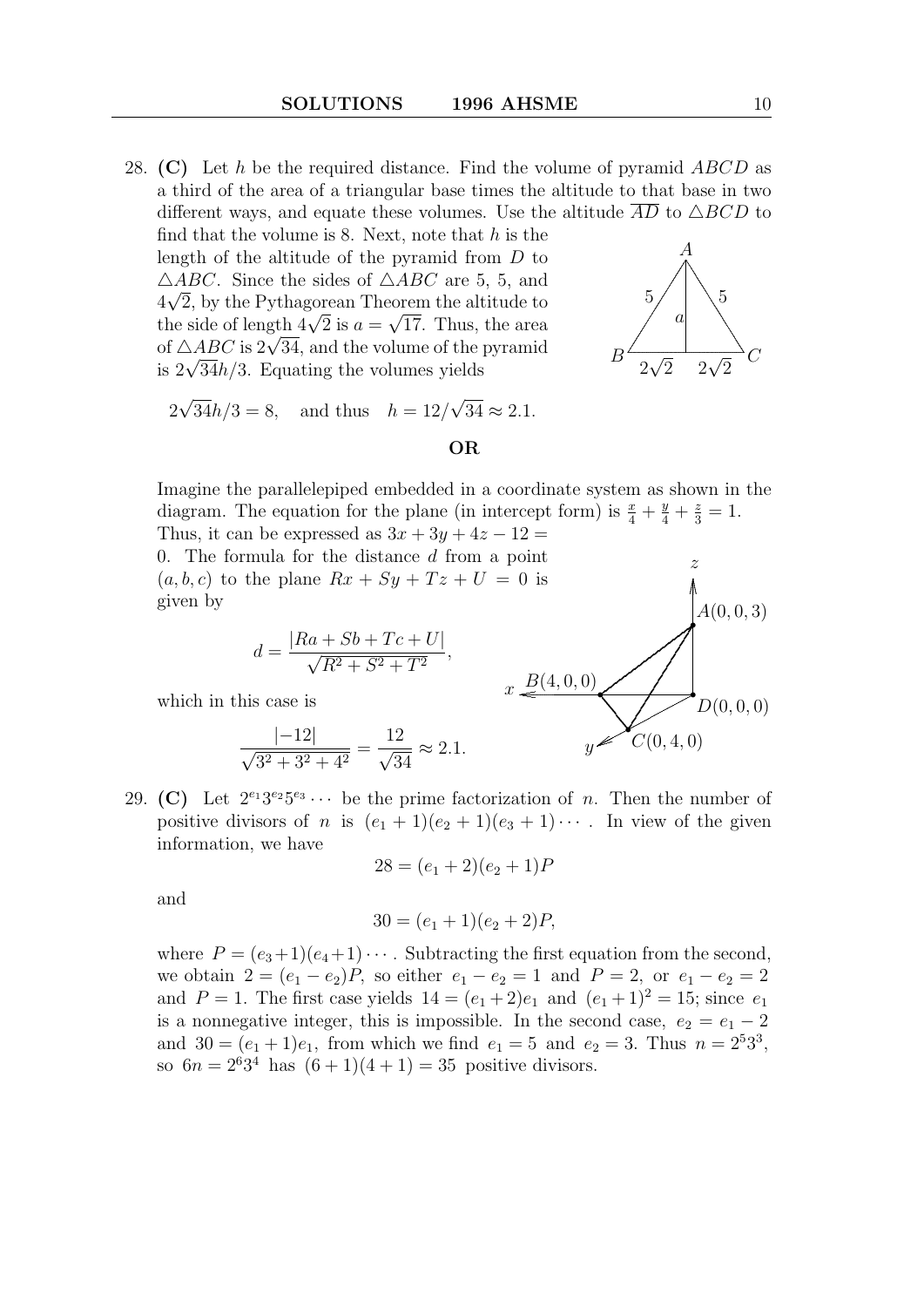30. (E) In hexagon *ABCDEF*, let  $AB = BC = CD = 3$  and let  $DE = EF =$  $FA = 5$ . Since arc  $BAF$  is one third of the circumference of the circle, it follows that  $\angle BCF = \angle BEF = 60°$ . Similarly,  $\angle CBE = \angle CFE = 60°$ . Let P be the intersection of  $\overline{BE}$  and  $\overline{CF}$ , Q that of  $\overline{BE}$  and  $\overline{AD}$ , and R that of  $\overline{CF}$ and  $\overline{AD}$ . Triangles  $EFP$  and  $BCP$  are equilateral, and by symmetry, triangle  $PQR$  is isosceles and thus also equilateral.

Furthermore,  $\angle BAD$  and  $\angle BED$  subtend the same arc, as do  $\angle ABE$  and  $\angle ADE$ . Hence triangles ABQ and EDQ are similar. Therefore,

$$
\frac{AQ}{EQ} = \frac{BQ}{DQ} = \frac{AB}{ED} = \frac{3}{5}.
$$

It follows that

$$
\frac{\frac{AD-PQ}{2}}{PQ+5} = \frac{3}{5} \quad \text{and} \quad \frac{3-PQ}{\frac{AD+PQ}{2}} = \frac{3}{5}.
$$



Solving the two equations simultaneously yields  $AD = 360/49$ , so  $m+n = 409$ .

## OR

In hexagon *ABCDEF*, let  $AB = BC = CD = a$  and let  $DE = EF = FA =$ b. Let  $O$  denote the center of the circle, and let  $r$  denote the radius. Since the arc BAF is one-third of the circle, it follows that  $\angle BAF = \angle FOB = 120^\circ$ . By using the Law of Cosines to compute BF two ways, we have  $a^2+ab+b^2=3r^2$ . Let  $\angle AOB = 2\theta$ . Then  $a = 2r \sin \theta$ , and

$$
AD = 2r \sin(3\theta)
$$
  
=  $2r \sin \theta \cdot (3 - 4 \sin^2 \theta)$   
=  $a \left(3 - \frac{a^2}{r^2}\right)$   
=  $3a \left(1 - \frac{a^2}{a^2 + ab + b^2}\right)$   
=  $\frac{3ab(a+b)}{a^2 + ab + b^2}$ .

Substituting  $a = 3$  and  $b = 5$ , we get  $AD = 360/49$ , so  $m + n = 409$ .